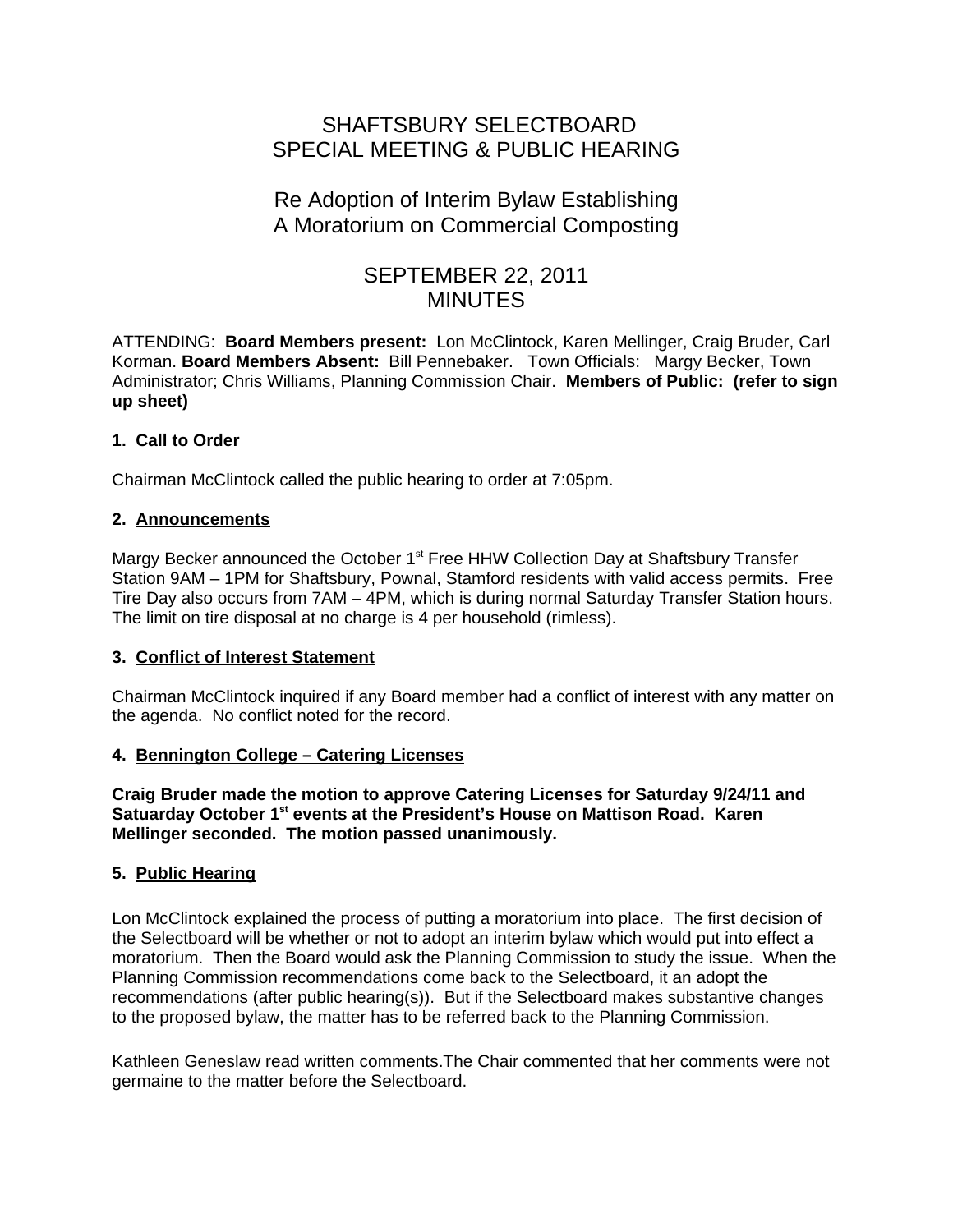Andrew Schoerke spoke in favor of a 3 month moratorium and encouraged the Town to adopt a definition of commercial composting. He proposed that the closest definition in existing bylaws was the definition of industrial waste. He further encouraged the Planning Commission to adopt permitting criteria and procedures which can be enforced.

Jeri Schoof read written comments submitted for the record. She spoke in favor of a moratorium of at least six months. She noted that the Town's bylaws are 'essentially silent' on the subject of composting. Ms. Schoof commented that adoption of the interim bylaw would allow a 'comprehensive look at the issue of composting as needed to establish operational and siting criteria which are in conformance with the Town Plan. Ms. Schoof requested a careful definition of 'commercial composting'. She is against having 'commercial composting' considered as a conditional use.

Tom Huncharek spoke in favor of a moratorium. He testified that industrial composting is very necessary, yet regulations need to consider the full scope of activities. Mr. Huncharek noted that the TAM proposal would concentrate manure and cause environmental degradation. He also noted that grass clippings will introduce pesticides and insecticides into the mix, and commented on the environmental concerns of same. He cited other risks posed by the TAM application, inclusive of the threat of internal combustion. He asked that the moratorium be 9 months in duration at minimum.

Art Whitman spoke as a resident, though he is Chairman of the Shaftsbury Economic Development Committee. He noted that a moratorium would not enhance economic development and argued existing bylaws have enough safeguards. He noted TAM will not use cow manure; horse manure will be used as part of their feedstock. It was noted that the Economic Development Committee will meet and subsequently submit comments for the hearing record.

Mitch Race spoke in favor of a 6-month moratorium and cited hazards of composting including birds and vectors and emissions of bioaerosols.

Abigail Beck commented on site plan design issues posed by the TAM application. The focus of her comments concerned the storm water detention pond proposed location and the fact that the detention was too small. She noted the pond should be designed for a 100-year event. Ms. Beck noted TAM's application lacks a plan for leachate collection.

Sue Balutis spoke in favor of a moratorium of 6 months in duration (at minimum).

Jim Clune onTimber Trail Road asked for a show of hands from people in support of the bylaw. The Chair ruled against this action.

Michael Foley spoke in favor of the moratorium.

Chris Williams said the Planning Commission is in favor of a moratorium. It recommends a year moratorium

William Obenauer, Birch Hill Road, spoke in favor of the moratorium, and that he wants the moratorium to affect any application for composting – since the Town might see an application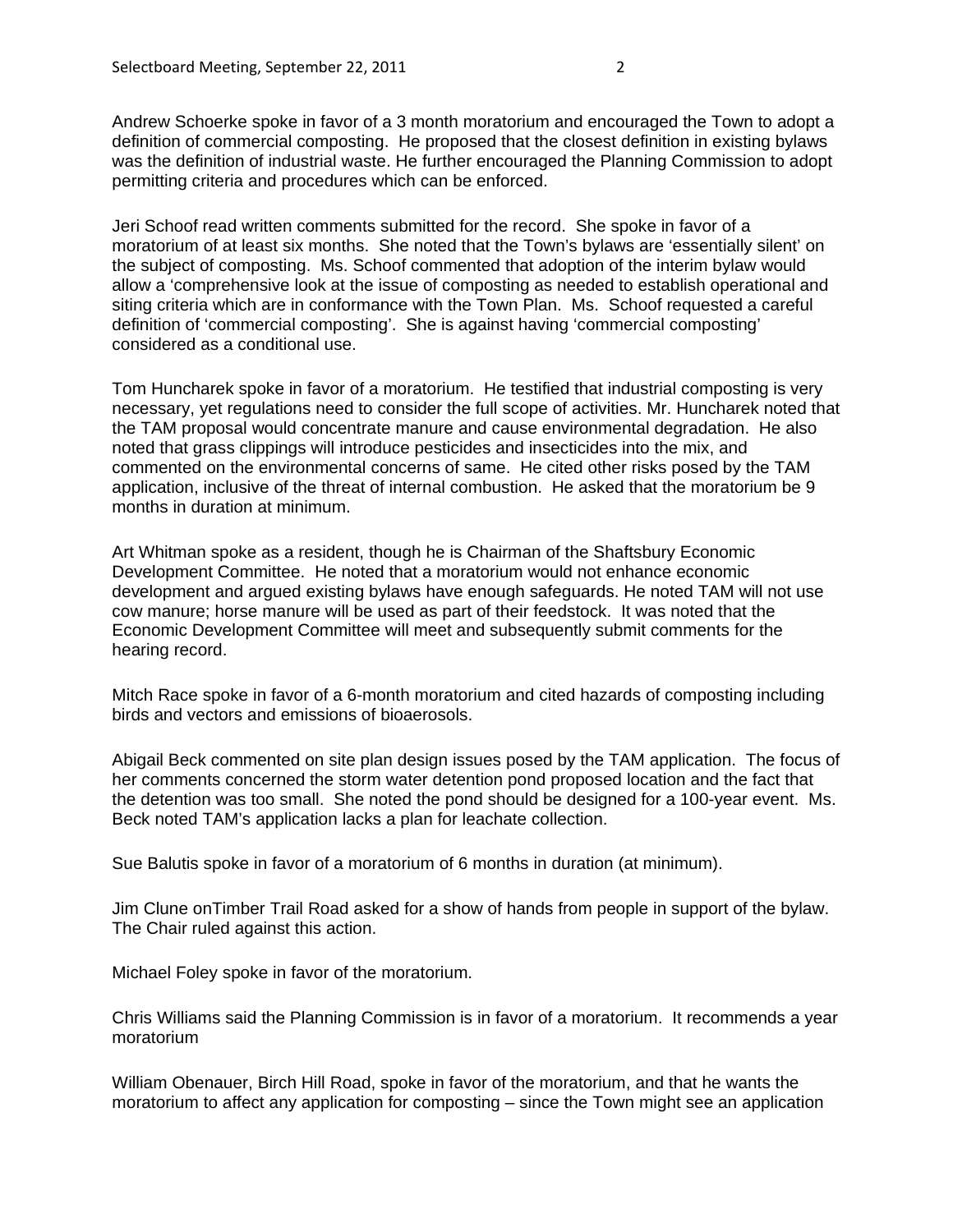from Casella or Browning Ferris Industries (BFI). He encouraged the Selectboard to take action soon. Mr. Obenauer stated he does not support an agricultural definition of composting. He pointed out the Town codes define 'agricultural' but the definition is ambiguous. He suggested the town define "composting". Mr. Obenauer stated his support for a 'host fee agreement'.

Peter Sternberg, Cider Mill Road, encouraged neighbors of TAM's proposed site and Town officials collect data from existing composting facilities. A moratorium would allow for this data collection.

Ellen Fisher of North Shaftsbury spoke in favor of a moratorium. She recommended a 1 year, possibly 2-year, study.

Written comments from Michael and Janice Day were noted for the record. The Days support a moratorium and adoption of an interim bylaw to allow 'more detailed study of the many facets associated with large composting facilities……inclusive of consideration of wetlands, streams, lakes, etc; control of leachate; traffic impacts, odor control, and control of animals…"

Trevor Mance, TAM, said he thought the State will require him to acquire a multi-sector general permit with regards to storm water management. He noted that the Agency of Natural Resources is in the process of revising rules which will address the size of composting. There are a lot of safeguards already in place at the State level. He argued composting is not pure agriculture but an accessory use. Mr. Mance said adoption of a moratorium may rule out the possibility of other sites and may force him back to the original site. He asked the public whether a moratorium was going to achieve what the public wanted.

Karen Mellinger inquired as to the timeline for ANR's adoption of the new rules. Mr. Mance said he did not know how much longer the rule-making process will take.

Lon McClintock inquired whether TAM's design will be required to have a detention pond.

Carl Korman said the State oversees and regulates composting facilities, yet the community does not draw comfort from that.

Chris Williams, Chair of Planning Commission, announced the Selectboard and Planning Commission will run a fair process. The Planning Commission will take the moratorium and requested study of composting very seriously.

Chair McClintock closed the public hearing at 8:35PM and thanked attendees. Written comments are being accepted. Mr. McClintock polled Board members. They indicated a willingness to vote on the question before them.

**Karen Mellinger made the motion that the Selectboard adopt the proposed Interim Bylaw regulating Commercial Composting (as warned) and that the moratorium terminate in six months from 9/22/11".** The motion lacked a second.

Carl Korman stated disagreement with the proposed interim bylaw as written. There is a process in place, he said. He encouraged the public to bring their concerns to the Planning Commission.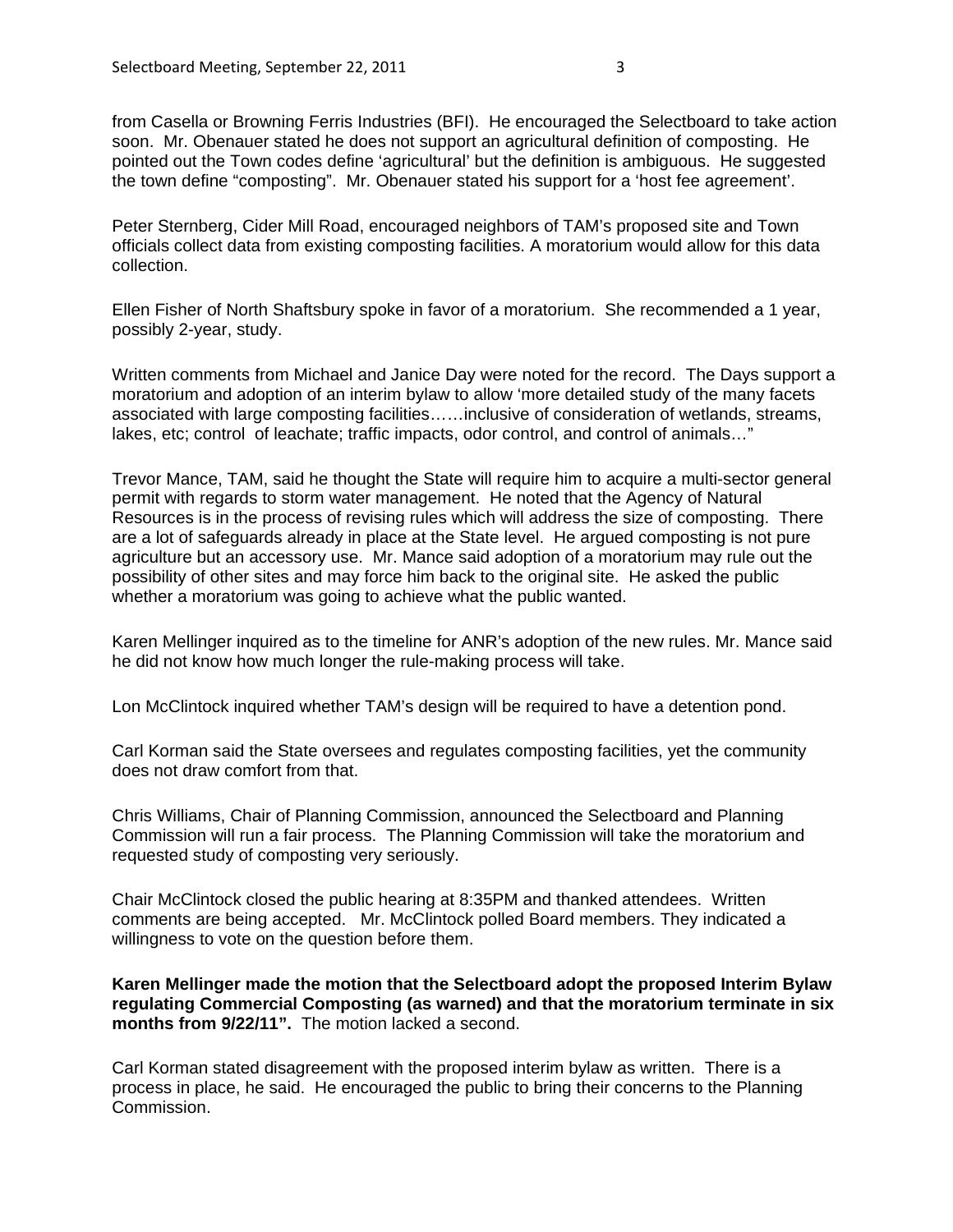#### **Lon McClintock seconded the motion for discussion purposes.**

Carl Korman explained the concept of a moratorium was new to him. He stated his concern that the Town's Attorney has advised that TAM's application would not fall under the moratorium. The moratorium will have the effect of stopping other applications. Mr. Korman stated that he is also concerned that a moratorium would lock TAM into the site the community is most concerned about. And he noted that the possibility of litigation is a 'train wreck about to come".

Carl Korman stated his concern was that other parties may submit applications for a composting facility. He therefore supports a moratorium. He further stated he took exception with the bylaw's proposed language concerning "agricultural practice". He asked that the language be taken out of the proposed bylaw.

#### made the motion to amend the original motion to adopt the bylaw **without the following statement. "This provision shall not apply to any accepted agricultural practice as defined by the Vermont Agency of Agriculture, Food and Markets." Karen Mellinger seconded.**

Craig Bruder said his preference was to have community concerns addressed as part of the review process of TAM's current application. There is a public process in place that works. He further stated a moratorium was unnecessary.

Karen Mellinger spoke in favor of the moratorium. She noted that the moratorium would enable the community to participate in setting up the guidelines for review of compost applications. She noted that the prior moratorium at the time of TAM's application for a Transfer Station had resulted in a better transfer station. She agreed the moratorium needed to have a time limit.

Lon McClintock stated he supported the moratorium, the reason being that unless proper parameters are in effect the DRB has too much latitude. He stated composting is needed. The State is moving towards a future inclusive of compost facilities, and the Town will have to absorb some impacts. Mr. McClintock spoke in favor of a six month moratorium.

**The Chair asked the Board to vote on the amendment to the original motion. The vote carried 3 to 1, with Craig Bruder voting against the amendment. The amendment to strike the provision concerning agricultural practices carried.**

**The Chair asked the Board to vote on the original motion as amended. The vote carried 3-1, with Craig Bruder voting against the motion.** 

The interim bylaw as passed reads *"Norwithstanding any other provision of the Shaftsbury Zoning Bylaws, no commercial composting facility shall be authorized under authority of the Shaftsbury Zoning Bylaws in any zoning district within the Town. This interim provision of the zoning bylaws has been adopted as an interim measure pursuant to 24 V.S.A. sec. 4415. This interim bylaw is limited in duration and shall terminate on March 22, 2011 unless sooner extended, amended or terminated in accordance with the law."*